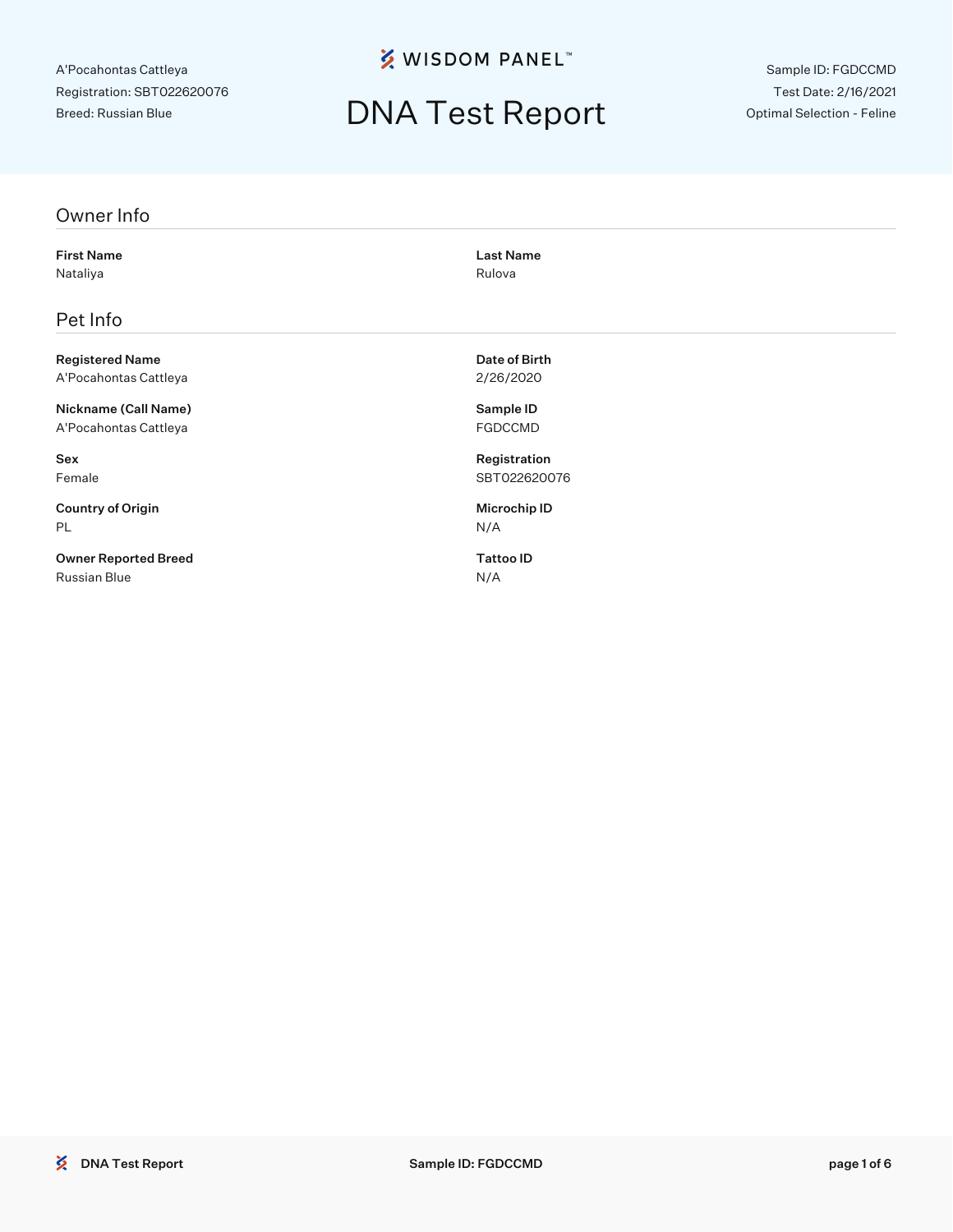**※ WISDOM PANEL**™

## DNA Test Report

Sample ID: FGDCCMD Test Date: 2/16/2021 Optimal Selection - Feline

#### Health Conditions Tested

| <b>Genetic Condition</b>                                            | Gene         | <b>Risk Variant</b> | Copies              | Result |
|---------------------------------------------------------------------|--------------|---------------------|---------------------|--------|
| Acute Intermittent Porphyria (Variant 1)                            | AIP          | Deletion            | $\mathsf O$         | Clear  |
| Acute Intermittent Porphyria (Variant 2)                            | AIP          | G > A               | $\mathsf O$         | Clear  |
| Acute Intermittent Porphyria (Variant 3)                            | <b>HMBS</b>  | Insertion           | 0                   | Clear  |
| Acute Intermittent Porphyria (Variant 4)                            | <b>HMBS</b>  | Deletion            | $\mathsf O$         | Clear  |
| Acute Intermittent Porphyria (Variant 5)                            | <b>HMBS</b>  | G > A               | 0                   | Clear  |
| Autoimmune Lymphoproliferative Syndrome                             | <b>FASL</b>  | Insertion           | $\mathsf O$         | Clear  |
| Burmese Head Defect (Discovered in Burmese)                         | ALX1         | Deletion            | 0                   | Clear  |
| Chediak-Higashi Syndrome (Discovered in Persian cats)               | <b>CHS</b>   | Insertion           | $\mathsf O$         | Clear  |
| Congenital Adrenal Hyperplasia                                      | CYP11B1      | G > A               | 0                   | Clear  |
| Congenital Erythropoietic Porphyria                                 | <b>UROS</b>  | G > A               | $\mathsf O$         | Clear  |
| Congenital Myasthenic Syndrome (Discovered in Devon Rex and Sphynx) | COLQ         | G > A               | 0                   | Clear  |
| Cystinuria Type 1A                                                  | SCL3A1       | C > T               | $\mathsf O$         | Clear  |
| Cystinuria Type B (Variant 1)                                       | SCL7A9       | C > T               | 0                   | Clear  |
| Cystinuria Type B (Variant 2)                                       | SCL7A9       | G > A               | $\mathsf O$         | Clear  |
| Cystinuria Type B (Variant 3)                                       | SCL7A9       | T > A               | 0                   | Clear  |
| Dihydropyrimidinase Deficiency                                      | <b>DPYS</b>  | G > A               | $\mathsf O$         | Clear  |
| Earfold and Osteochondrodysplasia (Discovered in the Scottish Fold) | TRPV4        | G > T               | $\mathsf O$         | Clear  |
| Factor XII Deficiency (Variant 1)                                   | F12          | Deletion            | 0                   | Clear  |
| Factor XII Deficiency (Variant 2)                                   | F12          | Deletion            | $\mathsf O$         | Clear  |
| Familial Episodic Hypokalaemic Polymyopathy (Discovered in Burmese) | WNK4         | C > T               | $\mathsf O$         | Clear  |
| Glutaric Aciduria Type II                                           | <b>ETFDH</b> | T > G               | $\mathsf O$         | Clear  |
| Glycogen Storage Disease (Discovered in Norwegian Forest Cat)       | GBE1         | Insertion           | $\mathsf{O}\xspace$ | Clear  |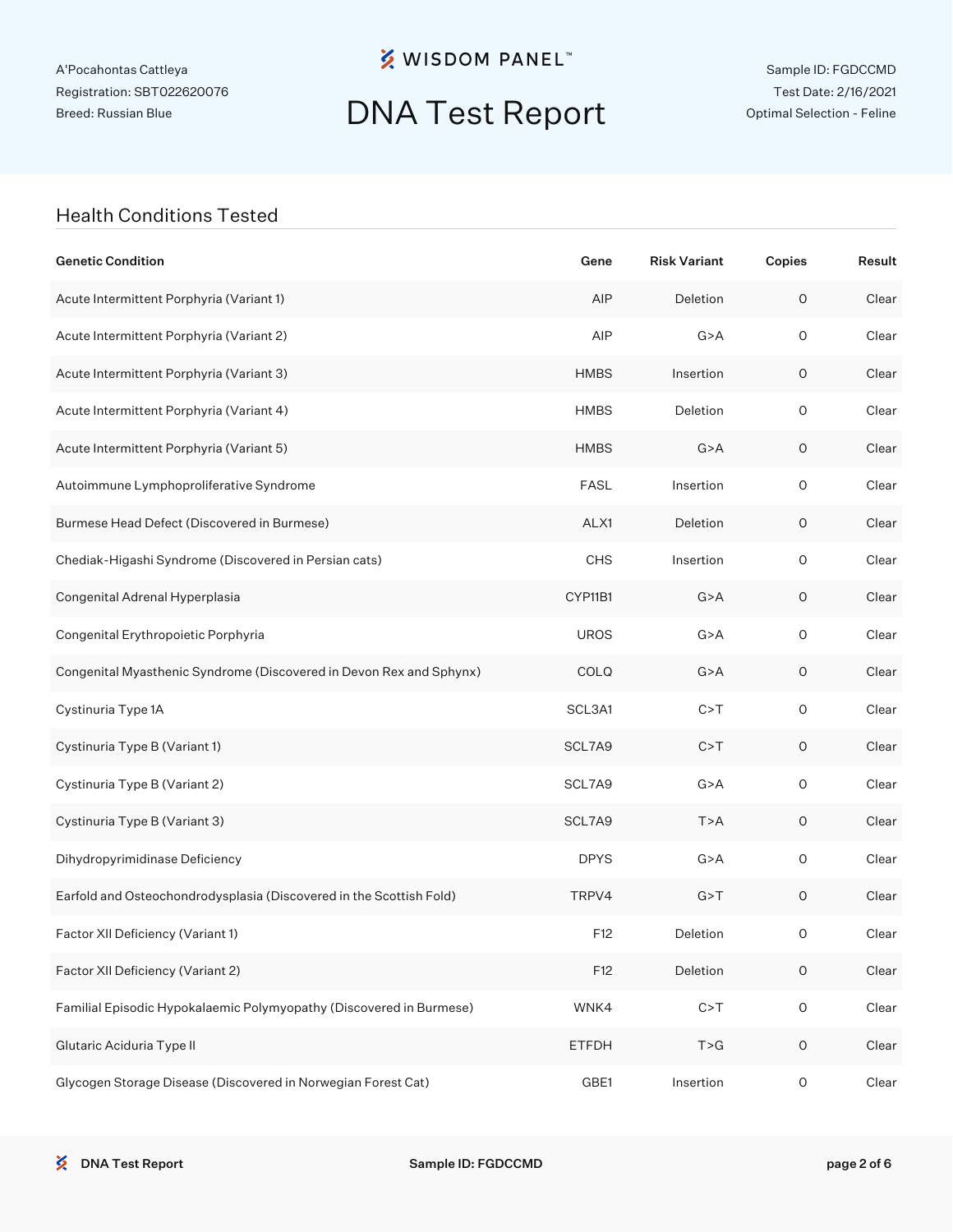**※ WISDOM PANEL**™

# DNA Test Report

Sample ID: FGDCCMD Test Date: 2/16/2021 Optimal Selection - Feline

### Health Conditions Tested (continued)

| <b>Genetic Condition</b>                                            | Gene           | <b>Risk Variant</b> | Copies              | Result |
|---------------------------------------------------------------------|----------------|---------------------|---------------------|--------|
| GM1 Gangliosidosis                                                  | GLB1           | G > C               | $\mathsf O$         | Clear  |
| GM2 Gangliosidosis                                                  | GM2A           | Deletion            | $\mathsf O$         | Clear  |
| GM2 Gangliosidosis, type II (Discovered in Burmese cats)            | <b>HEXB</b>    | 0 > 0               | $\mathsf O$         | Clear  |
| GM2 Gangliosidosis, type II (Discovered in domestic shorthair cats) | <b>HEXB</b>    | Insertion           | $\mathsf O$         | Clear  |
| GM2 Gangliosidosis, type II (Discovered in japanese domestic cats)  | <b>HEXB</b>    | C > T               | O                   | Clear  |
| Hemophilia B (Variant 1)                                            | F <sub>9</sub> | C > T               | $\mathsf O$         | Clear  |
| Hemophilia B (Variant 2)                                            | F <sub>9</sub> | G > A               | O                   | Clear  |
| Hyperoxaluria type II                                               | <b>GRHPR</b>   | G > A               | $\mathsf O$         | Clear  |
| Hypertrophic Cardiomyopathy (A31P; Discovered in Maine Coon)        | <b>MYBPC</b>   | G > C               | O                   | Clear  |
| Hypertrophic Cardiomyopathy (Discovered in Ragdoll)                 | <b>MYBPC</b>   | C > T               | $\mathsf O$         | Clear  |
| Hypotrichosis (Discovered in Birman cats)                           | FOXN1          | Deletion            | O                   | Clear  |
| Lipoprotein Lipase Deficiency                                       | LPL            | G > A               | $\mathsf O$         | Clear  |
| Medication Sensitivity (MDR1)                                       | ABCB1          | Deletion            | O                   | Clear  |
| Mucopolysaccharidosis Type I                                        | <b>IDUA</b>    | Deletion            | $\mathsf O$         | Clear  |
| Mucopolysaccharidosis Type VI (mild form)                           | ARSB           | G > A               | O                   | Clear  |
| Mucopolysaccharidosis Type VI (severe)                              | ARSB           | T > C               | $\mathsf O$         | Clear  |
| Mucopolysaccharidosis Type VII                                      | <b>GUSB</b>    | G > A               | O                   | Clear  |
| Mucopolysaccharidosis VII                                           | <b>USB</b>     | C > T               | O                   | Clear  |
| Myotonia Congenita                                                  | CLCN1          | G > T               | $\mathsf O$         | Clear  |
| Polycystic Kidney Disease (PKD)                                     | PKD1           | C > A               | $\mathsf{O}\xspace$ | Clear  |
| Progressive Retinal Atrophy (Discovered in Bengal cats)             | KIF3B          | G > A               | $\mathsf O$         | Clear  |
| Progressive Retinal Atrophy (Discovered in Persian cats)            | <b>PRA</b>     | C > T               | $\mathsf{O}\xspace$ | Clear  |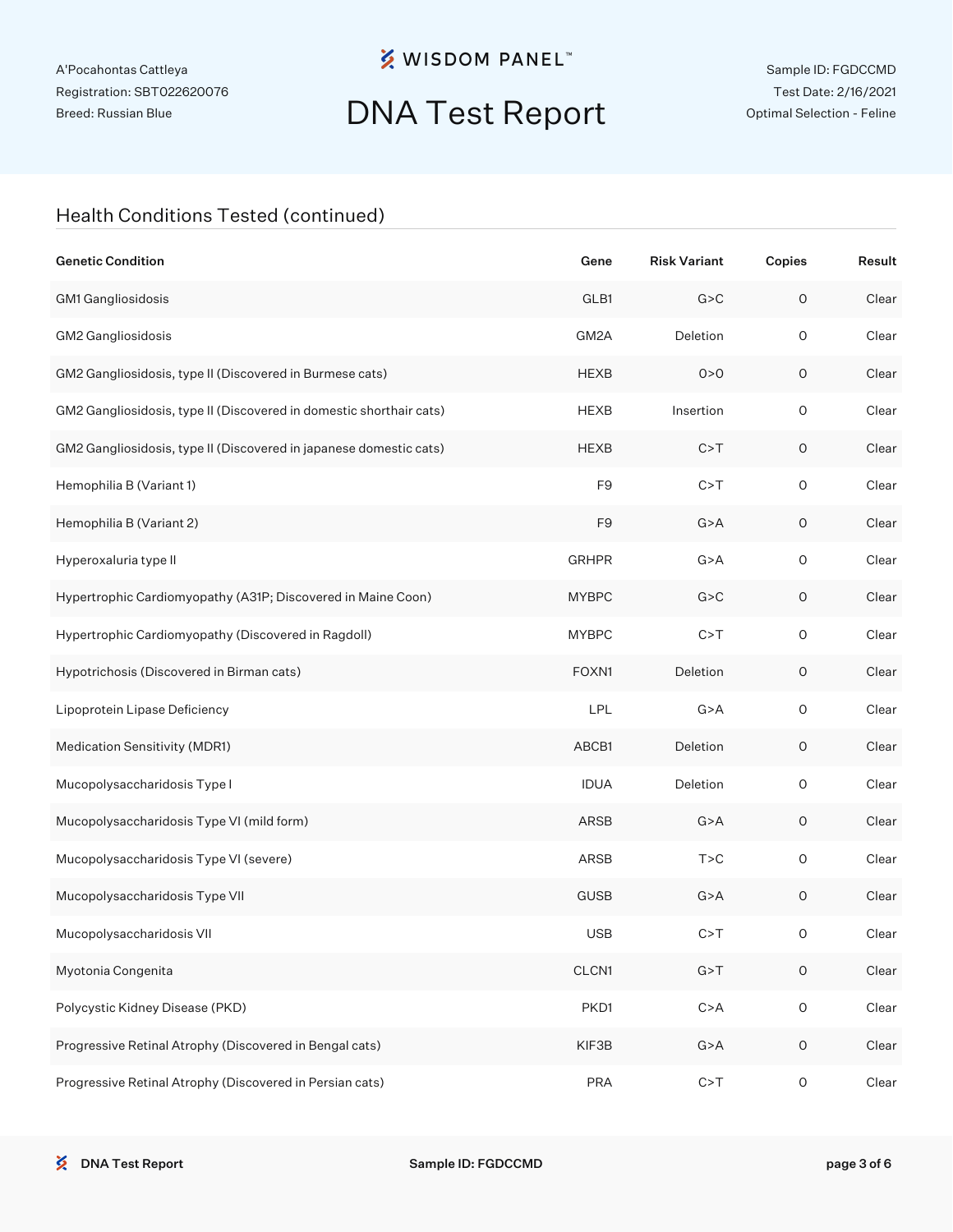**※ WISDOM PANEL**™

# DNA Test Report

Sample ID: FGDCCMD Test Date: 2/16/2021 Optimal Selection - Feline

### Health Conditions Tested (continued)

| <b>Genetic Condition</b>                           | Gene             | <b>Risk Variant</b> | Copies  | Result |
|----------------------------------------------------|------------------|---------------------|---------|--------|
| Progressive Retinal Atrophy (rdAc-PRA)             | CEP290           | T > G               | $\circ$ | Clear  |
| Pyruvate Kinase Deficiency                         | <b>PLKR</b>      | G > A               | 0       | Clear  |
| Sphingomyelinosis (Variant 1)                      | NPC <sub>1</sub> | G > C               | $\circ$ | Clear  |
| Sphingomyelinosis (Variant 2)                      | NPC <sub>2</sub> | G > A               | 0       | Clear  |
| Spinal Muscular Atrophy (Discovered in Maine Coon) | LIX1             | Deletion            | $\circ$ | Clear  |
| Vitamin D-Dependent Rickets                        | CYP27B1          | G > T               | 0       | Clear  |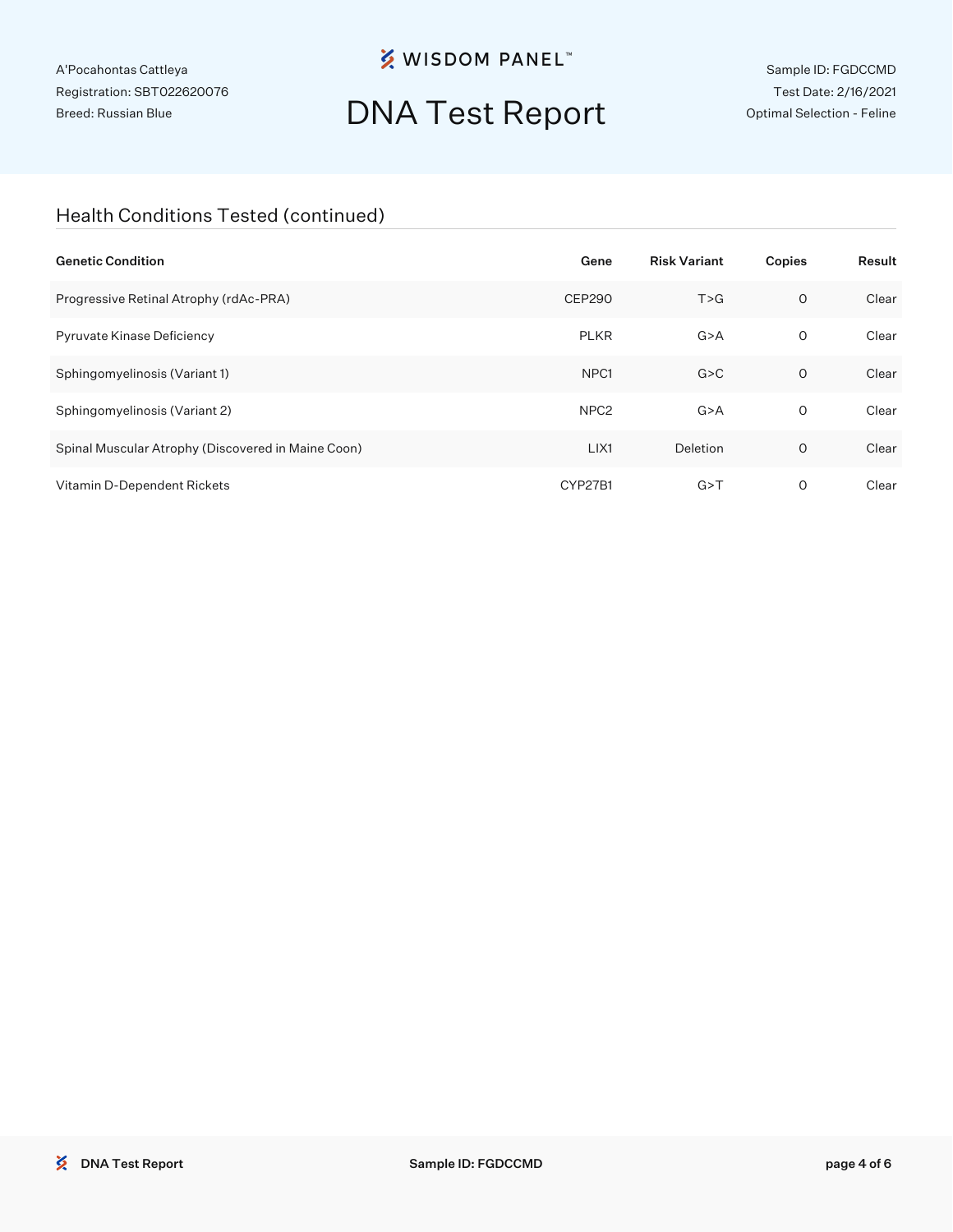### **※ WISDOM PANEL**™

## DNA Test Report

#### Coat Color

| <b>Genetic Trait</b>                          | Gene        | Variant                      | Copies         | Result                          |
|-----------------------------------------------|-------------|------------------------------|----------------|---------------------------------|
| Charcoal (Discovered in Bengal cats)          | ASIP        | $A^{\sf Pb}$                 | $\circ$        | No effect                       |
| Solid color (Non-Agouti)                      | ASIP        | a                            | $\overline{2}$ | Solid (Non-Agouti) color likely |
| Gloving (Birman cat - White Gloves)           | KIT         | w <sup>g</sup>               | $\mathsf O$    | No effect                       |
| Partial and Full White                        | KIT         | W or w <sup>s</sup>          | $\mathsf O$    | No effect                       |
| Amber (Discovered in Norwegian Forest<br>Cat) | MC1R        | e                            | $\mathsf O$    | No effect                       |
| Russet (Discovered in Burmese cats)           | MC1R        | $e^r$                        | $\circ$        | No effect                       |
| Dilution                                      | <b>MLPH</b> | d                            | $\overline{c}$ | Diluted coat color likely       |
| Albinism (Discovered in Oriental breeds)      | <b>TYR</b>  | $c^{a}$                      | $\mathsf O$    | No effect                       |
| Colorpoint (Discovered in Burmese cats)       | <b>TYR</b>  | $\mathtt{c}^{\, \mathtt{b}}$ | $\circ$        | No effect                       |
| Colorpoint (Discovered in Siamese cats)       | <b>TYR</b>  | $\mathtt{c}^{\mathtt{s}}$    | $\circ$        | No effect                       |
| Mocha (Discovered in Burmese cats)            | <b>TYR</b>  | $c^{m}$                      | $\circ$        | No effect                       |
| Chocolate                                     | <b>TYRP</b> | b                            | $\mathsf O$    | No effect                       |
| Cinnamon                                      | <b>TYRP</b> | $b^{\dagger}$                | $\mathsf O$    | No effect                       |
| Coat Type                                     |             |                              |                |                                 |
| <b>Genetic Trait</b>                          | Gene        | Variant                      | Copies         | Result                          |

| Genetic Trait                                                     | Gene             | Variant          | Copies | Result    |
|-------------------------------------------------------------------|------------------|------------------|--------|-----------|
| Long hair (Mutation M1, discovered in<br>Ragdolls)                | FGF <sub>5</sub> | M1               | O      | No effect |
| Long hair (Mutation M2, discovered in<br>Norwegian Forest cats)   | FGF <sub>5</sub> | M <sub>2</sub>   | O      | No effect |
| Long hair (Mutation M3, discovered in<br>Ragdolls and Maine Coon) | FGF <sub>5</sub> | M <sub>3</sub>   | O      | No effect |
| Long hair (Mutation M4, common)                                   | FGF <sub>5</sub> | M4               | 0      | No effect |
| Lykoi coat (Mutation Ca)                                          | <b>HR</b>        | $hr^{\text{Ca}}$ | O      | No effect |